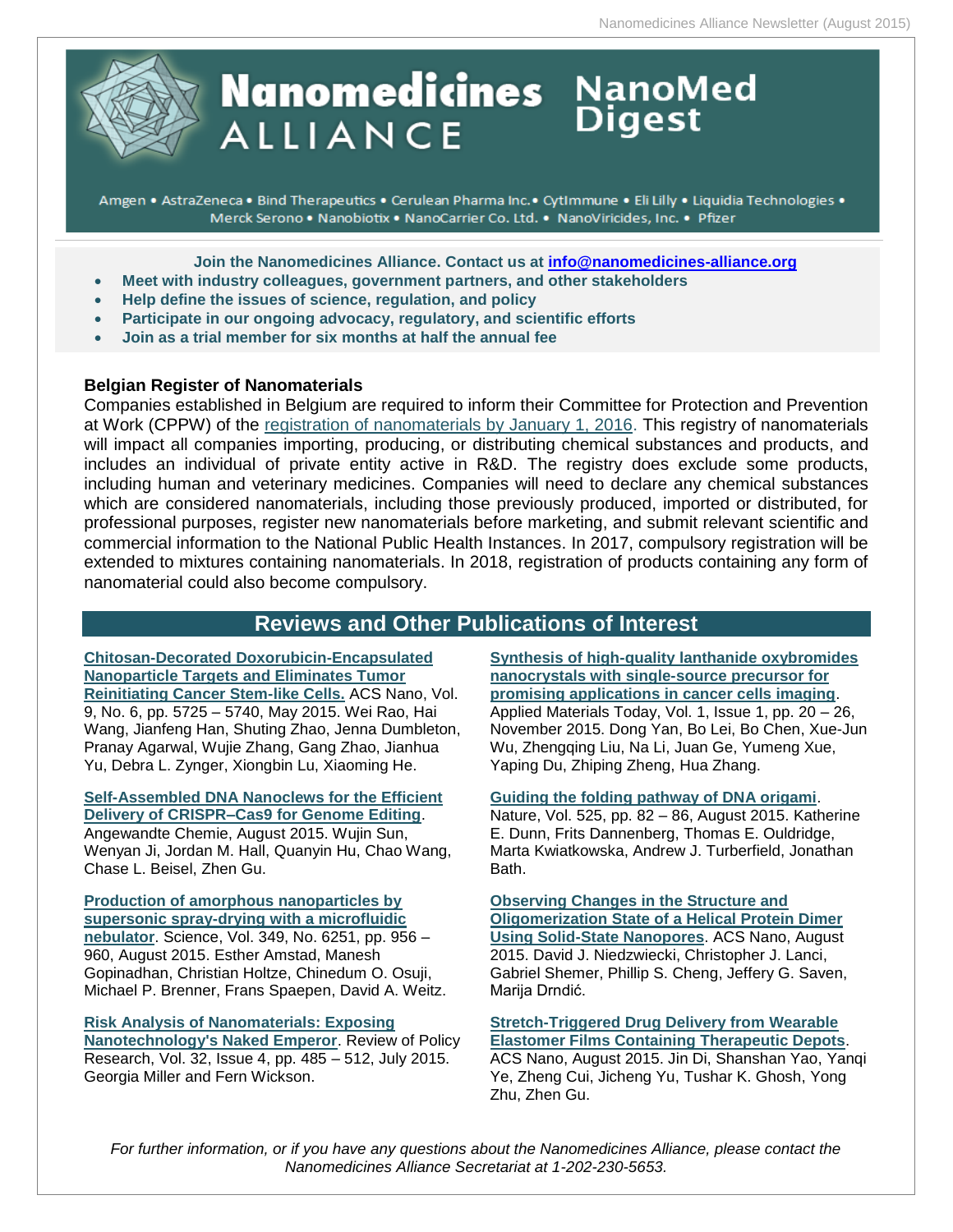### *Nanomedicines Alliance Newsletter* **<b>August** 2015

### **[Non-plasmonic nanoantennas for surface](http://www.nature.com/ncomms/2015/150804/ncomms8915/full/ncomms8915.html)**

**[enhanced spectroscopies with ultra-low heat](http://www.nature.com/ncomms/2015/150804/ncomms8915/full/ncomms8915.html)  [conversion](http://www.nature.com/ncomms/2015/150804/ncomms8915/full/ncomms8915.html)**. Nature Communications, Vol. 6, Article no. 7915, August 2015. Martín Caldarola, Pablo Albella, Emiliano Cortés, Mohsen Rahmani, Tyler Roschuk, Gustavo Grinblat, Rupert F. Oulton, Andrea V. Bragas, Stefan A. Maier.

#### **[Dissolvable Base Scaffolds Allow Tissue](http://onlinelibrary.wiley.com/doi/10.1002/adhm.201500305/abstract;jsessionid=55BB72F8B6F14F1560FF405476F187BC.f01t04)  [Penetration of High-Aspect-Ratio Flexible](http://onlinelibrary.wiley.com/doi/10.1002/adhm.201500305/abstract;jsessionid=55BB72F8B6F14F1560FF405476F187BC.f01t04)**

**[Microneedles](http://onlinelibrary.wiley.com/doi/10.1002/adhm.201500305/abstract;jsessionid=55BB72F8B6F14F1560FF405476F187BC.f01t04)**. Advanced Healthcare Materials, Vol. 4, Issue 3, pp. 1949 – 1955, September 2015. Satoshi Yagi, Shota Yamagiwa, Yoshihiro Kubota, Hirohito Sawahata, Rika Numano, Tatsuya Imashioya, Hideo Oi, Makoto Ishida, Takeshi Kawano.

#### **[A paclitaxel-loaded recombinant polypeptide](http://www.nature.com/ncomms/2015/150804/ncomms8939/full/ncomms8939.html)  [nanoparticle outperforms Abraxane in multiple](http://www.nature.com/ncomms/2015/150804/ncomms8939/full/ncomms8939.html)**

**[murine cancer models](http://www.nature.com/ncomms/2015/150804/ncomms8939/full/ncomms8939.html)**. Nature Communications, Vol. 6, 7939, August 2015. Jayanta Bhattacharyya, Joseph J. Bellucci, Isaac Weitzhandler, Jonathan R. McDaniel, Ivan Spasojevic, Xinghai Li, Chao-Chieh Lin, Jen-Tsan Ashley Chi, Ashutosh Chilkoti.

#### **[Highly compacted biodegradable DNA](http://www.pnas.org/content/112/28/8720)**

**[nanoparticles capable of overcoming the mucus](http://www.pnas.org/content/112/28/8720)  [barrier for inhaled lung gene therapy](http://www.pnas.org/content/112/28/8720)**. Proceedings of the National Academy of Sciences, Vol. 112, No. 28, August 2015. Panagiotis Mastorakos, Adriana L. da Silva, Jane Chisholm, Eric Song, Won Kyu Choi, Michael P. Boyle, Marcelo M. Morales, Justin Hanes, Jung Soo Suk.

**[Respiratory syncytial virus-like nanoparticle](https://www.dovepress.com/respiratory-syncytial-virus-like-nanoparticle-vaccination-induces-long-peer-reviewed-article-IJN)  [vaccination induces long-term](https://www.dovepress.com/respiratory-syncytial-virus-like-nanoparticle-vaccination-induces-long-peer-reviewed-article-IJN) protection without [pulmonary disease by modulating cytokines and](https://www.dovepress.com/respiratory-syncytial-virus-like-nanoparticle-vaccination-induces-long-peer-reviewed-article-IJN)  [T-cells partially through alveolar macrophages](https://www.dovepress.com/respiratory-syncytial-virus-like-nanoparticle-vaccination-induces-long-peer-reviewed-article-IJN)**. International Journal of Nanomedicine, July 2015, Vol. 10, pp. 4491 – 4505. Young-Tae Lee, Eun-Ju Ko, Hye Suk Hwang, Jong Seok Lee, Ki-Hye Kim, Young-Man Kwon, Sang-Moo Kang.

### **Conferences and Workshops**

#### **[AAPS Workshop on Challenges in the](http://www.aaps.org/CDP/)  [Assessment of Similarity or Equivalence of \(Non\)](http://www.aaps.org/CDP/)  [Biological Complex Drug Products,](http://www.aaps.org/CDP/) 28 - 29 September 2015, Baltimore, MD**

Nanomedicines **Generics** 

### **[FDA/PQRI Conference on Advancing Product](http://www.pqri.org/Preliminary%20Program.2nd%20FDA.PQRI%20Conference.pdf)**

**[Quality,](http://www.pqri.org/Preliminary%20Program.2nd%20FDA.PQRI%20Conference.pdf) 5 – 7 October 2015, Bethesda, MD** Risk management and quality assurance

Product development Emerging regulatory topics Regulatory submission, assessment, and inspection

**Panel co-chaired by Nanomedicines Alliance and FDA on "Current Challenges in the Characterization of Complex Drug Formulations Containing Nanomaterials"**

#### **[The 5th International Conference on](http://www.3m-nano.org/2015/main/index.asp)**

**[Manipulation, Manufacturing and Measurement](http://www.3m-nano.org/2015/main/index.asp)  [on the Nanoscale,](http://www.3m-nano.org/2015/main/index.asp) 5 – 9 October 2015, Changchun, China**

Nanoscale imaging **Nanorobotics** 

### **[ETP Nanomedicine Annual Event,](http://www.etp-nanomedicine.eu/public/news-events/events/etpn-annual-event-2015/etp-nanomedicine-annual-event-2015) 12 – 14**

**October 2015, Dublin, Ireland** Nanomedicinal success in FP7 Nanomedical ecosystem Regenerative medicine and biomaterials **[Translational Nanomedicine: New Solutions to](http://amsocnanomed.org/files/www/ASNM_Flyer_May_2015.pdf)  [Address Unmet Medical Needs](http://amsocnanomed.org/files/www/ASNM_Flyer_May_2015.pdf)**, 15 – 17 October

2015, Arlington, VA Preclinical and clinical applications

#### **[AAPS Workshop on Nanotechnology in](http://www.aaps.org/NPM/)  [Personalized Medicine,](http://www.aaps.org/NPM/) 25 October 2015,**

**Orlando, FL**

Cancer therapy Biosensing Bioimaging Gene therapy

### **[Applied Nanotechnology and Nanoscience](http://www.annic2015.org/)**

**[International Conference,](http://www.annic2015.org/) 5 – 7 November 2015,** 

#### **Paris France** Nanomedicine

Nanobiotechnology

#### **[Crossing Biological Barriers –](http://ec.europa.eu/research/index.cfm?pg=events&eventcode=9D4D1F8C-A9D2-D06C-2B60AA77AF593EB3) Advances in [Nanocarrier Design for Targeted Delivery,](http://ec.europa.eu/research/index.cfm?pg=events&eventcode=9D4D1F8C-A9D2-D06C-2B60AA77AF593EB3) 9 – 11**

### **November 2015, Dresden, Germany**

Biodistribution and In Vivo Imaging of **Nanoparticles** Scale-up, Translational and Regulatory Issues of Drug Delivery Systems Targeted Drug Delivery Systems (Oral, Ocular, Pulmonary, Dermal, Blood Brain Barrier Crossing)

#### **[Infectious Diseases and Nanomedicines 2015,](http://www.icidn2015.com/programs.php) 15**

#### **– 18 December 2015, Kathmandu, Nepal**

Cellular and Molecular Microbiology of Infectious Diseases

*For further information, or if you have any questions about the Nanomedicines Alliance, please contact the Nanomedicines Alliance Secretariat at 1-202-230-5653.*